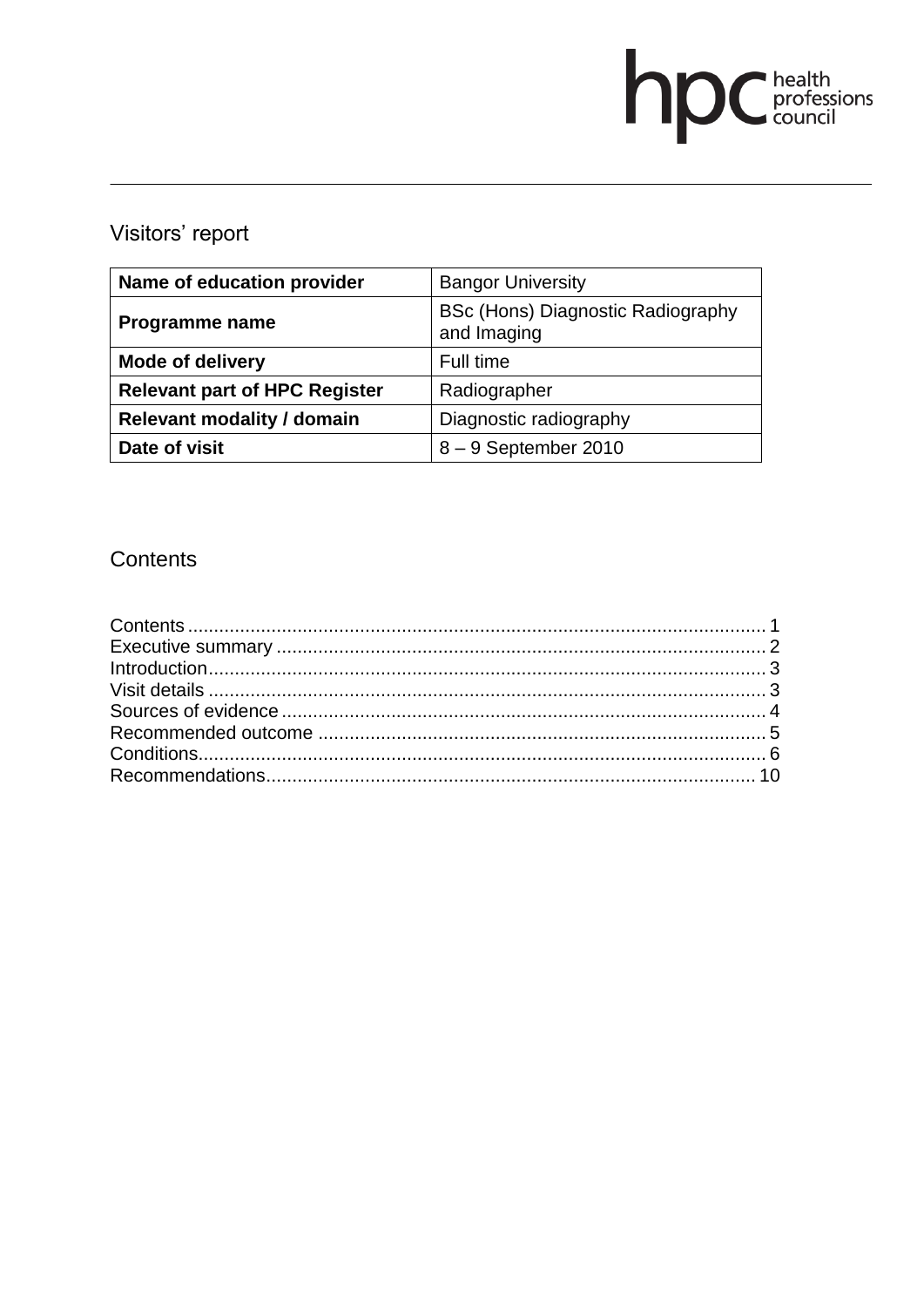## Executive summary

The Health Professions Council (HPC) approve educational programmes in the UK which health professionals must complete before they can apply to be registered with us. The HPC is a health regulator and our main aim is to protect the public. The HPC currently regulates 15 professions. All of these professions have at least one professional title which is protected by law. This means that anyone using the title "Radiographer"or "Diagnostic radiographer" must be registered with us. The HPC keep a register of health professionals who meet our standards for their training, professional skills, behaviour and health.

The visitors' report which follows outlines the recommended outcome made by the visitors on the ongoing approval of the programme. This recommended outcome was accepted by the Education and Training Committee (Committee) on 21 October 2010. At the Committee meeting on 9 December 2010, the ongoing approval of the programme was re-confirmed. This means that the education provider has met the condition(s) outlined in this report and that the programme meets our standards of education and training (SETs) and ensures that those who complete it meet our standards of proficiency (SOPs) for their part of the Register. The programme is now granted open ended approval, subject to satisfactory monitoring.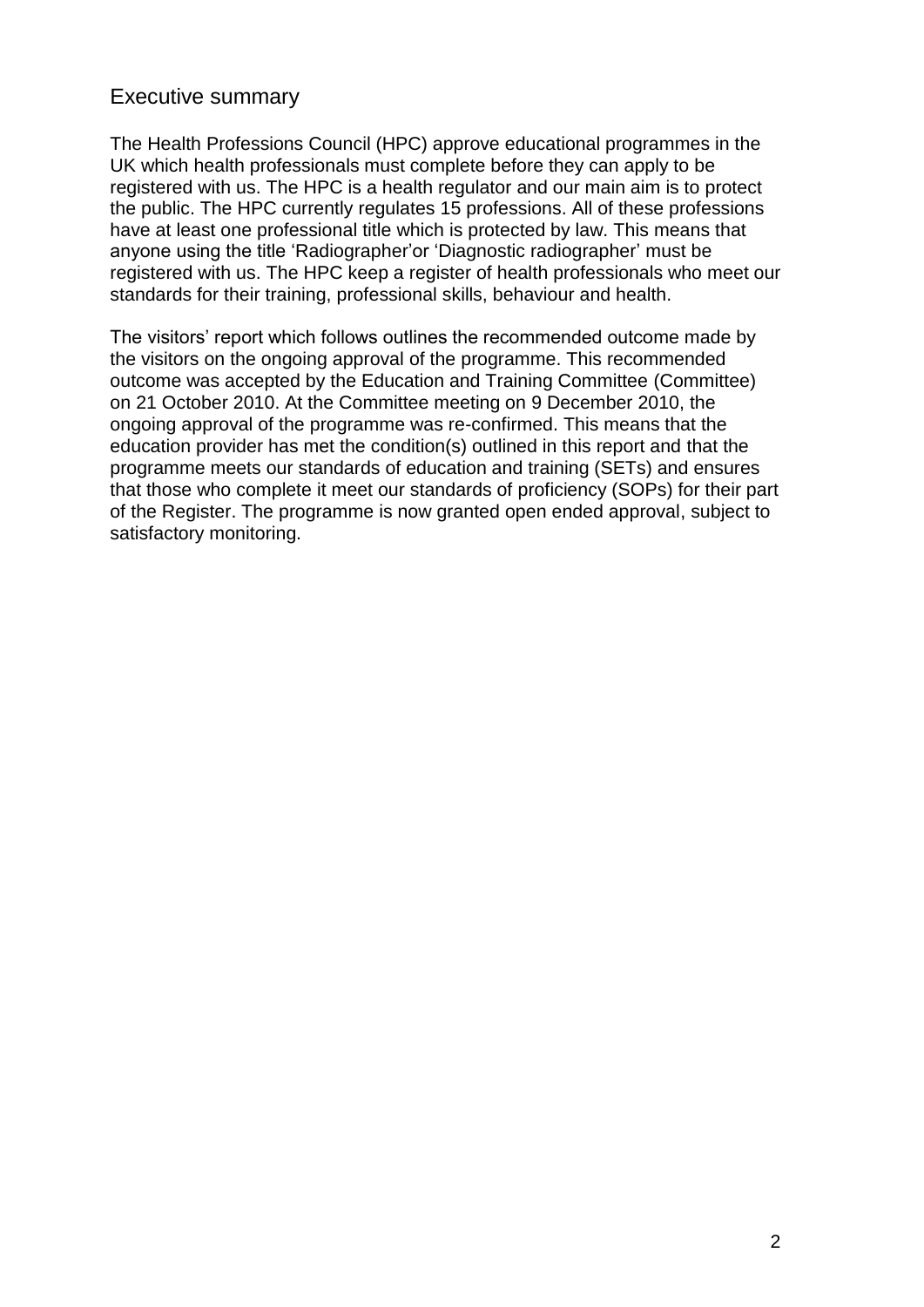## Introduction

The HPC intended to visit the programme at the education provider to consider issues raised by the previous year"s annual monitoring process. The issues raised by annual monitoring affected the following standards -programme admissions, programme management and resources and assessment.

Information was later provided to the education executive from the education provider that indicated the circumstances behind the Committee"s decision that a visit was required was still under consideration by the education provider. Given the programmes situation regarding possible future arrangements it was decided the visit should continue with a changed scope to assess the programme against all areas of the standards of education and training (SETs) not just those raised by the annual monitoring process.

The programme was already approved by the HPC and this visit assessed whether the programme continued to meet the SETs and continued to ensure that those who complete the programme meet the standards of proficiency (SOPs) for their part of the Register**.**

This visit was an HPC only visit. The education provider did not validate or review the programme at the visit and the professional body did not consider their accreditation of the programme. The education provider supplied an independent chair and secretary for the visit.

| Name of HPC visitors and profession                        | Stephen Boynes (Diagnostic<br>Radiographer)<br>Linda Mutema (Diagnostic<br>Radiographer) |
|------------------------------------------------------------|------------------------------------------------------------------------------------------|
| HPC executive officer (in attendance)                      | <b>Ruth Wood</b>                                                                         |
| Proposed student numbers                                   | 30 per cohort                                                                            |
| Initial approval                                           | 1 September 1999                                                                         |
| Effective date that programme approval<br>reconfirmed from | 20 September 2010                                                                        |
| Chair                                                      | Tony Elliot (Bangor University)                                                          |
| Secretary                                                  | Denise Thompson (Bangor<br>University)                                                   |

#### Visit details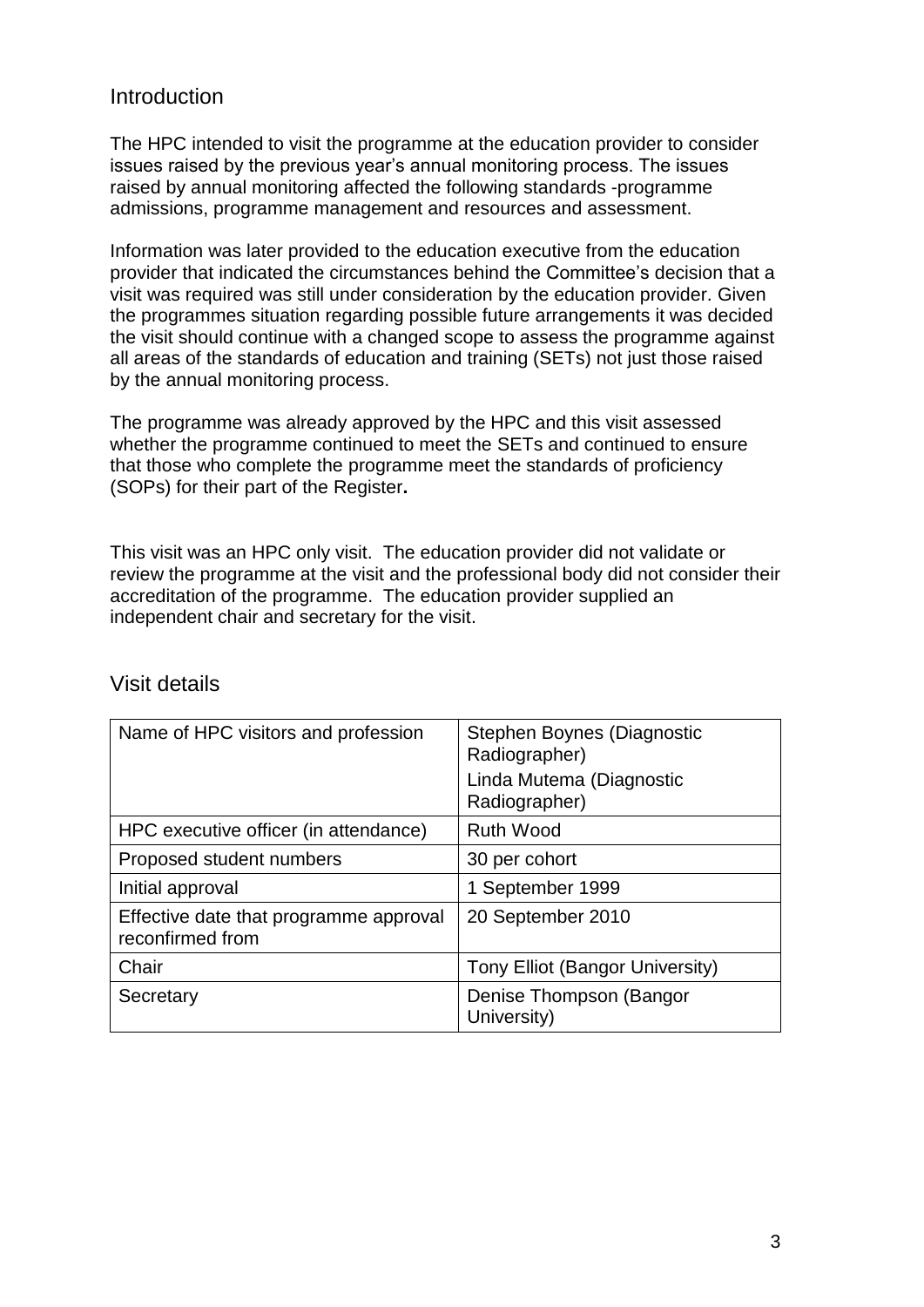# Sources of evidence

Prior to the visit the HPC reviewed the documentation detailed below, sent by the education provider:

|                                                                                       | Yes | No. | N/A |
|---------------------------------------------------------------------------------------|-----|-----|-----|
| Programme specification                                                               |     |     |     |
| Descriptions of the modules                                                           |     |     |     |
| Mapping document providing evidence of how the<br>education provider has met the SETs |     |     |     |
| Mapping document providing evidence of how the<br>education provider has met the SOPs |     |     |     |
| Practice placement handbook                                                           |     |     |     |
| Student handbook                                                                      |     |     |     |
| Curriculum vitae for relevant staff                                                   |     |     |     |
| External examiners' reports from the last two years                                   |     |     |     |

During the visit the HPC saw the following groups or facilities:

|                                                                                                  | Yes | No. | N/A |
|--------------------------------------------------------------------------------------------------|-----|-----|-----|
| Senior managers of the education provider with<br>responsibility for resources for the programme |     |     |     |
| Programme team                                                                                   |     |     |     |
| Placements providers and educators/mentors                                                       |     |     |     |
| <b>Students</b>                                                                                  |     |     |     |
| Learning resources                                                                               |     |     |     |
| Specialist teaching accommodation<br>(eg specialist laboratories and teaching rooms)             |     |     |     |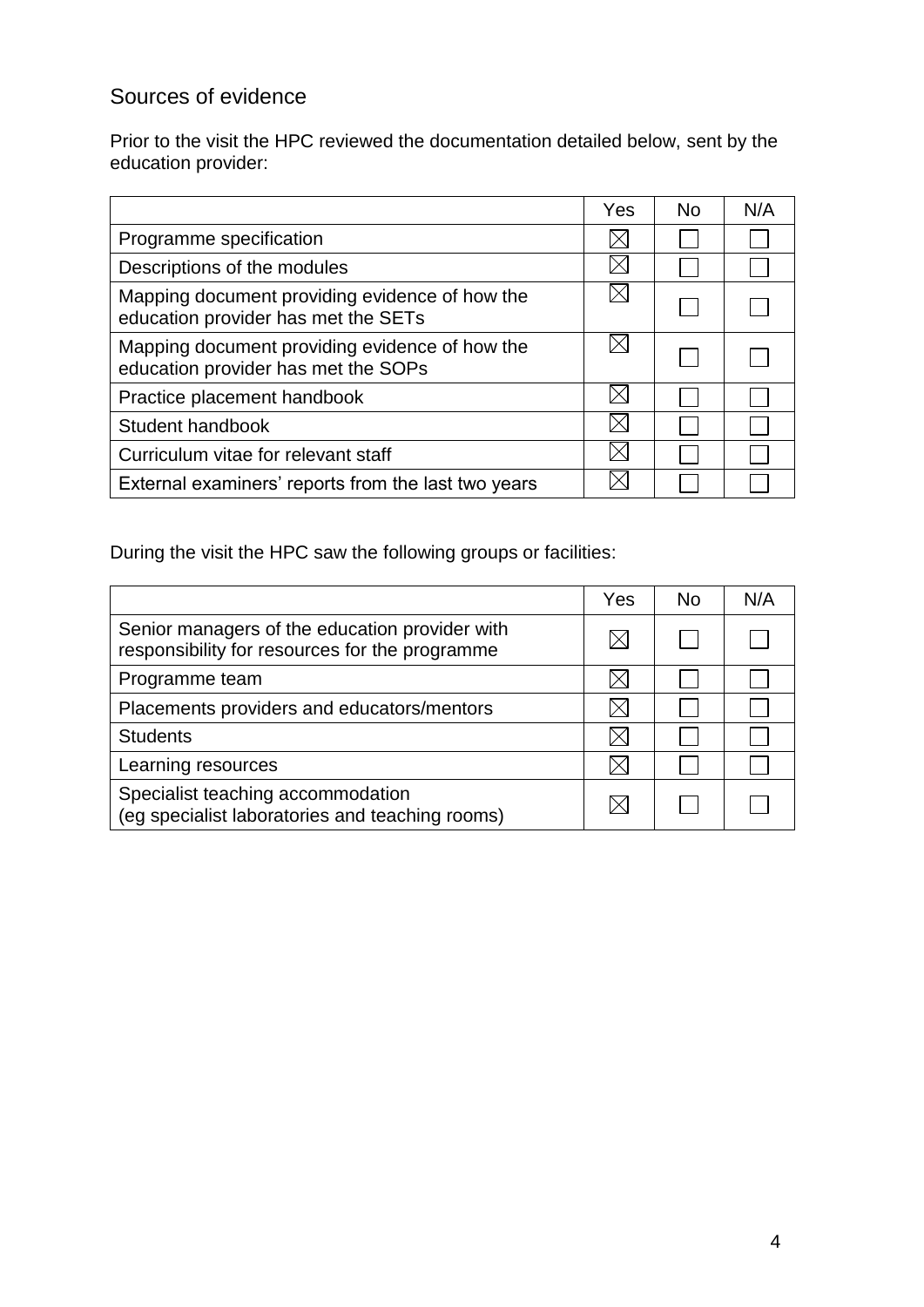## Recommended outcome

To recommend a programme for ongoing approval, the visitors must be assured that the programme meets all of the standards of education and training (SETs) and that those who complete the programme meet our standards of proficiency (SOPs) for their part of the Register.

The visitors agreed to recommend to the Education and Training Committee that a number of conditions are set on the programme, all of which must be met before the ongoing approval of the programme is reconfirmed.

The visitors agreed that 51 of the SETs have been met and that conditions should be set on the remaining 6 SETs.

Conditions are requirements that the education provider must meet before the programme can be recommended for ongoing approval. Conditions are set when certain standards of education and training have not been met or there is insufficient evidence of the standard being met.

The visitors have also made a number of recommendations for the programme.

Recommendations are observations on the programme or education provider which do not need to be met before the programme is recommended for ongoing approval. Recommendations are normally set to encourage further enhancements to the programme and are normally set when it is felt that the particular standard of education and training has been met at, or just above the threshold level.

The visitors did not make any commendations on the programme. Commendations are observations of innovative best practice by a programme or education provider.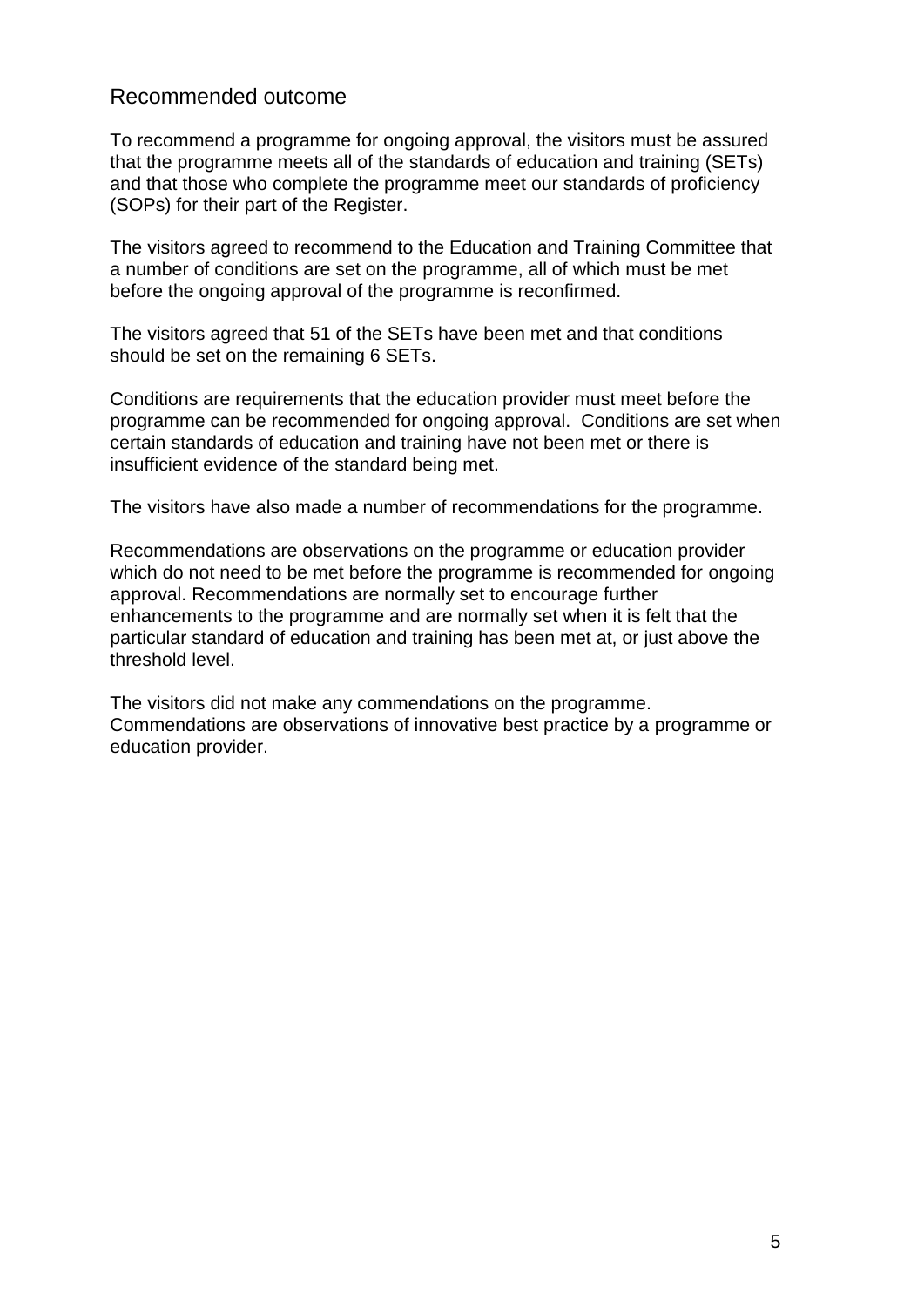#### **2.1 The admissions procedures must give both the applicant and the education provider the information they require to make an informed choice about whether to take up or make an offer of a place on a programme.**

**Condition:** The education provider must revisit all the programme documentation submitted to us prior to the visit to ensure that the terminology in use is reflective of the current landscape of statutory regulation and contains accurate information about the programme.

**Reason:** The documentation submitted by the education provider did not fully comply with the advertising guidance issued by HPC. In particular, there were instances of out-of-date terminology in reference to English level requirements for "state registration as a Radiographer in the UK" (visit documentation for B.Sc (Hons) Diagnostic Radiography and Imaging 2010-13, Section 6.1). The term "state registered" is no longer used by the professions we regulate and should not be incorporated into any materials relating to an HPC approved programme.

There was one instance (Undergraduate Handbook 2010-2011 Academic year, p15) where it was unclear as to the country HPC Registration will be recognised in, "it leads to an academic qualification and a professional award which allows eligibility to register for practise in the UK and worldwide". The HPC is based in the UK and as such a person with an HPC protected title will only be recognised within the UK not worldwide.

There was an instance (visit documentation for B.Sc (Hons) Diagnostic Radiography and Imaging 2010-13, Section 1.4) where it was stated that the "award will be recognised by the Health Professions Council (HPC)". The programme currently is approved and the ongoing approval has not been removed from the programme.

The visitors also noted the documentation was unclear when referring to the percentage of the programme which was clinical and that which was academic, "over 57% (clinical)…" (visit documentation for B.Sc (Hons) Diagnostic Radiography and Imaging 2010-13, Section 1.6 and 2.1) and "over 50% (clinical).." (visit documentation for B.Sc (Hons) Diagnostic Radiography and Imaging 2010-13, Appendix 5.) Discussions at the visit clarified the percentage of the programme to be just over 57%.

The visitors considered the documentation could be misleading to applicants and students and therefore require the documentation to be reviewed to remove any instance of incorrect information or out-of-date terminology.

#### **2.4 The admissions procedures must apply selection and entry criteria, including compliance with any health requirements.**

**Condition:** The education provider must submit further information that shows how they inform potential applicants of the health requirements prior to applying to the programme.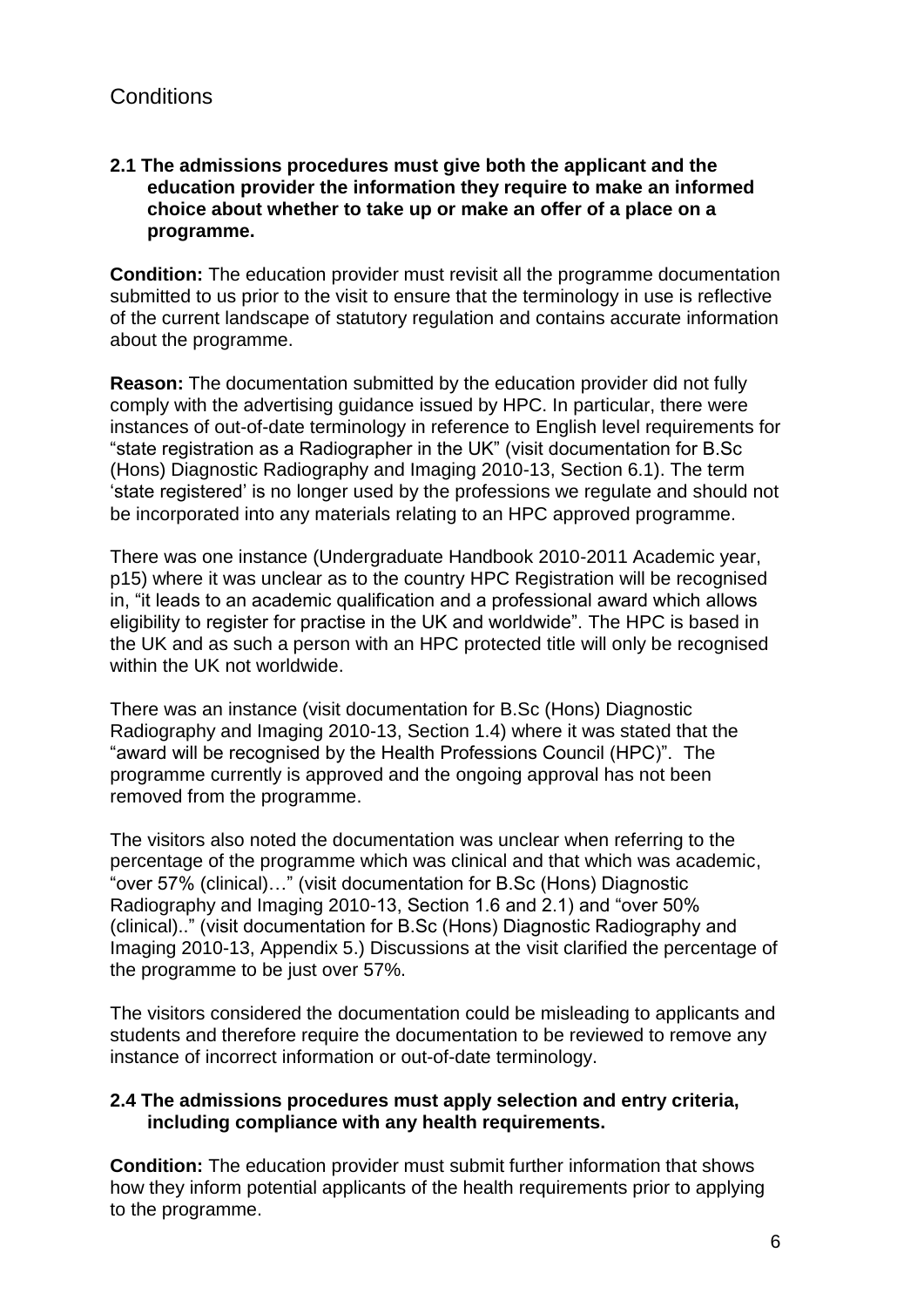**Reason:** Documentation provided prior to the visit clearly stated that potential students would have to complete an occupational health medical questionnaire at the time of confirming a place on the programme. From the documentation provided the visitors noted that the first time a potential applicant was made aware of this requirement was at the time of confirming their acceptance of a place on the programme. The visitors articulated that potential applicants should be made aware of the requirement to complete an occupational health medical questionnaire before applying to the programme as it may affect their decision whether to apply for a place on the programme or not. Discussions at the visit indicated there was additional information, which had not been seen by the visitors, that was provided for potential applicants that would include information about the occupational health medical questionnaire. The visitors therefore require this further evidence to demonstrate that the programme information clearly articulates the necessity for applicants to undertake the occupational health medical questionnaire prior to them being offered a place on the programme.

#### **3.3 The programme must have regular monitoring and evaluation systems in place.**

**Condition:** The education provider must submit further evidence regarding systems in place for programme monitoring and evaluation.

**Reason:** Documentation provided prior to the visit included brief descriptions of the committees which oversee the programme. The Course/Board Committee was referenced in the documentation as being the main committee which had overall responsibility for the programme. This Course/Board Committee membership included student representatives and practice placement representatives alongside programme team representatives and management personnel. Discussions at the visit indicated that these meetings had been arranged but due to a lack of attendance and the limited availability of members they were subsequently cancelled. This resulted in the meetings not being held as frequently as the education provider intended. The education provider was aware of the need for regular meetings and at the visit discussed a plan to schedule regular meetings in for specific dates through the year. The visitors were satisfied with what the education provider said about the plans in place however they require further evidence that details the plan for scheduled upcoming meetings. The visitors also require further information regarding the nature of the Course/Board Committee meetings (such as Terms of Reference for the group, minutes of past meetings) in order to meet this standard.

#### **4.5 The curriculum must make sure that students understand the implications of the HPC's standards of conduct, performance and ethics.**

**Condition:** The education provider must revise programme documentation to include references to the HPC"s standards of conduct, performance and ethics alongside references to the professional body"s Code of conduct and ethics.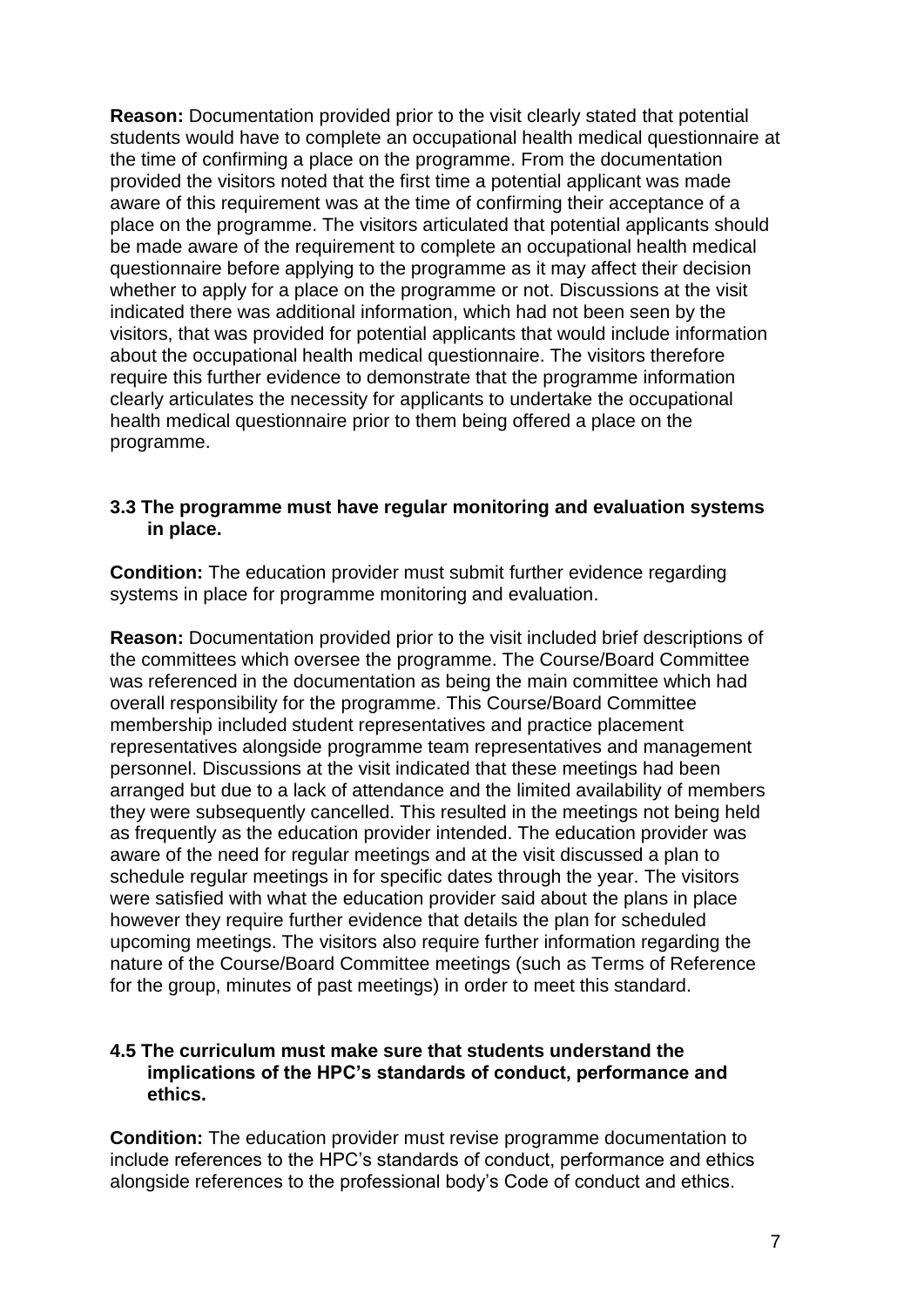**Reason:** The programme documentation provided prior to the visit made no explicit reference to the HPC standards of conduct, performance and ethics. The professional body"s Code of conduct and ethics were referenced in the descriptions of the modules. Discussions with the students indicated they had been made aware of the HPC standards of conduct, performance and ethics but were not fully aware of the potential implications of these standards on their eligibility to register with the HPC or the implications for their future careers. The visitors therefore require further evidence to demonstrate that the programme documentation includes specific references to HPC"s standards of conduct, performance and ethics especially where the professional body"s standards are mentioned to demonstrate that students fully understand the implications of the HPC"s standards of conduct, performance and ethics.

#### **5.10 There must be regular and effective collaboration between the education provider and the practice placement provider.**

**Condition:** The education provider must submit further evidence regarding regular and effective collaboration between the education provider and the practice placements.

**Reason:** Documentation provided prior to the visit included brief descriptions of the committees which oversee the programme. The Course/Board Committee was referenced in the documentation as being the main committee which had overall responsibility for the programme. This Course/Board Committee membership included student representatives and practice placement representatives alongside programme team representatives and management personnel. During discussion it was indicated that these meetings were one of the main ways for the individual practice placement educators to have an input into the curriculum development and the running of the programme. Therefore these meetings can be considered key in providing an official forum for effective collaboration and relationships between the education provider and the practice placement providers.

Discussions at the visit also indicated that these meetings had been scheduled but due to a lack of attendance and the limited availability of members they were subsequently cancelled. This resulted in the meetings not being held as frequently as the education provider intended. The education provider was aware of the need for regular meetings and at the visit discussed a plan to schedule regular meetings for specific dates through the year. The visitors were satisfied with what the education provider said about the plans in place however they require further evidence that details the plan for scheduled upcoming meetings. The visitors also require further information regarding the nature of the Course/Board Committee meetings (such as Terms of Reference for the group, minutes of past meetings) in order to meet this standard.

#### **6.11 Assessment regulations must clearly specify requirements for the appointment of at least one external examiner who must be appropriately experienced and qualified and, unless other arrangements are agreed, be from the relevant part of the Register.**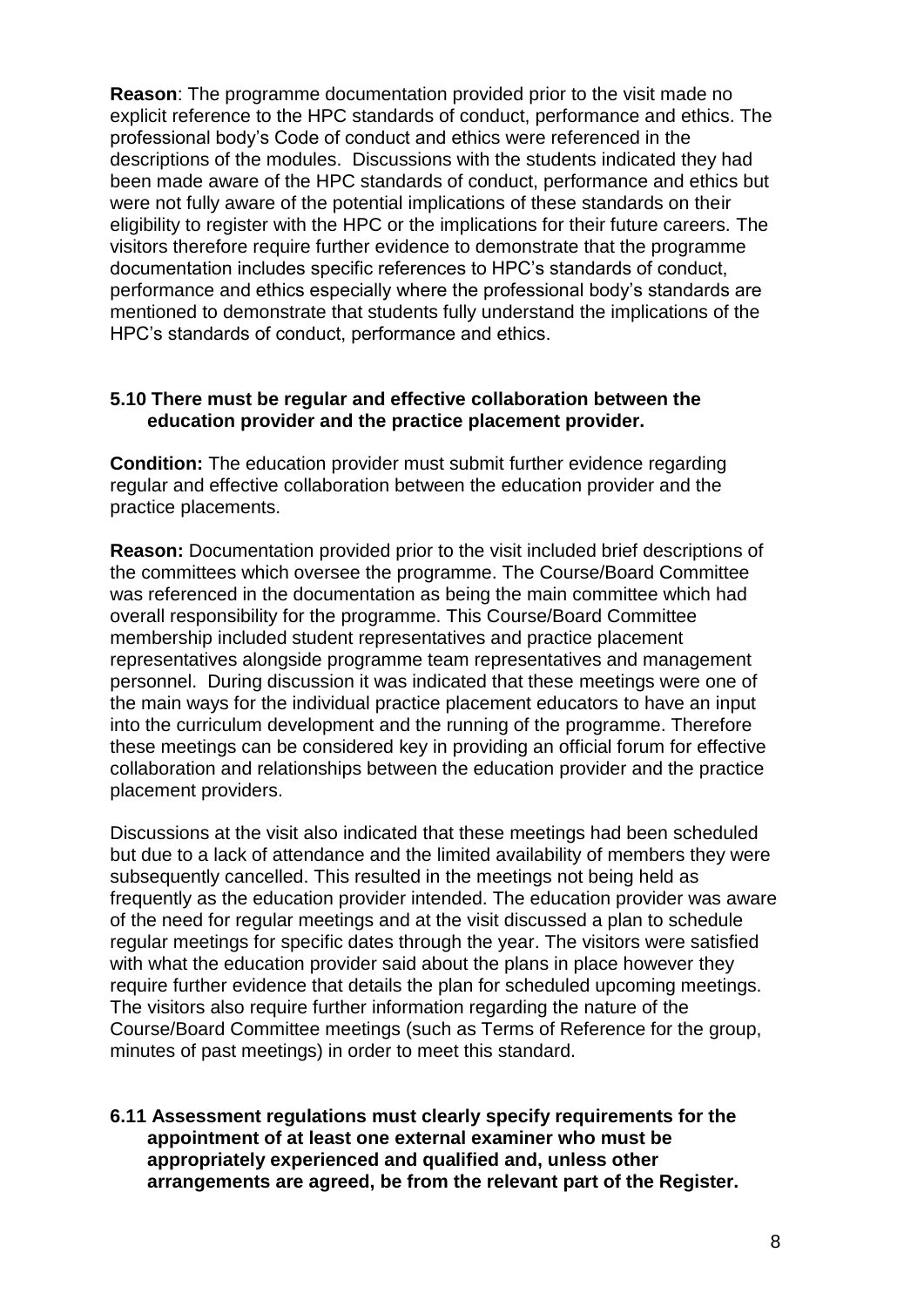**Condition:** The education provider must revise the programme documentation to clearly articulate that external examiners appointed to the programme must be HPC registered unless alternate arrangements have been agreed with the HPC.

**Reason:** In the documentation submitted by the education provider there was insufficient detail in the external examiner recruitment policy. The visitors were satisfied with the current external examiner for the programme but require evidence that HPC requirements regarding the external examiner on the programme have been included in the documentation to demonstrate the recognition of this requirement.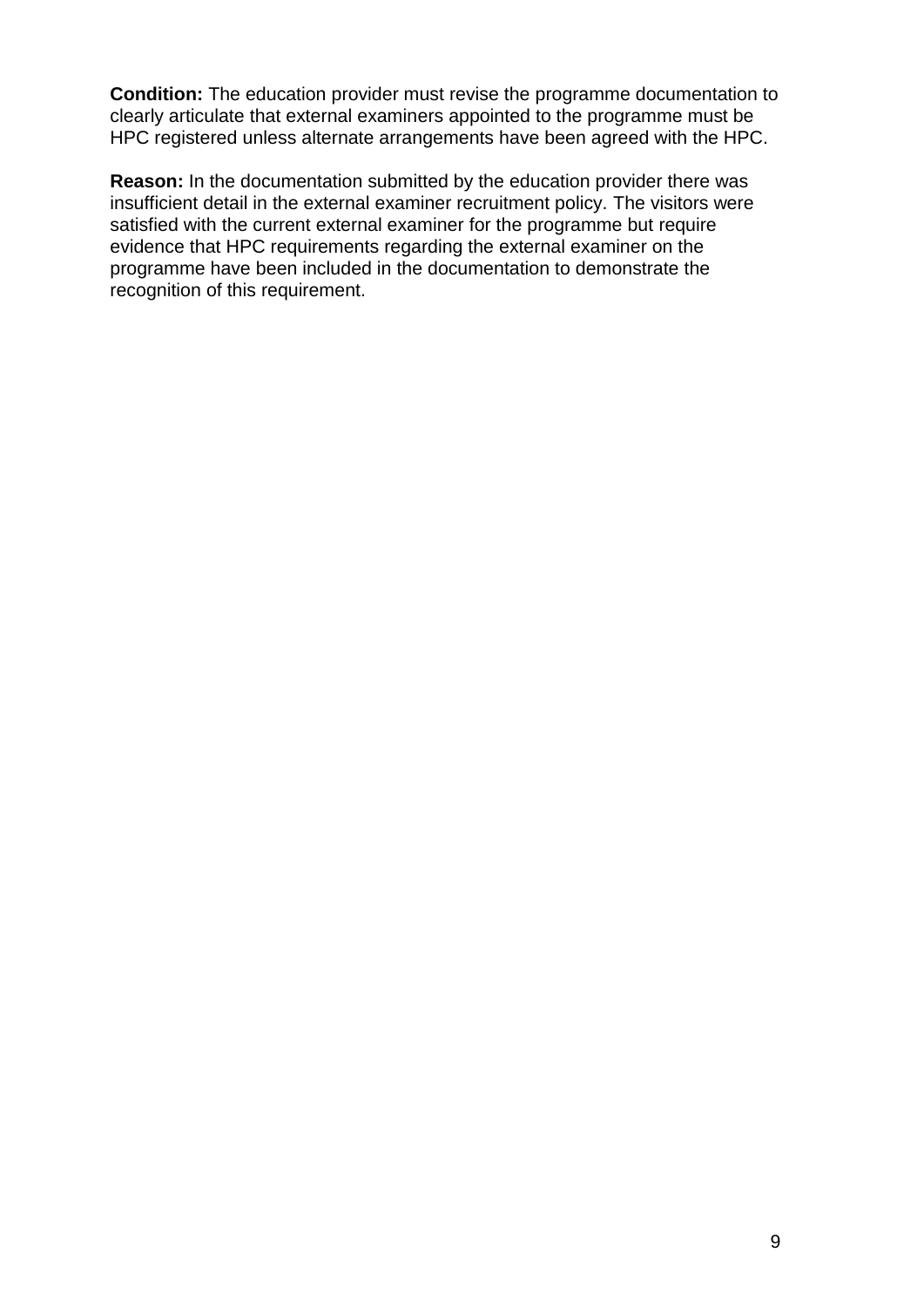# Recommendations

#### **3.3 The programme must have regular monitoring and evaluation systems in place.**

**Recommendation**: The education provider should consider reviewing the Course/Board Committee meetings to encourage attendance.

**Reason:** From documentation provided and discussions at the visit the visitors were satisfied the programme had Course/Board Committee meetings in place that oversaw the monitoring and evaluation systems of the programme. Discussions with the students, practice placement providers and the programme team indicated confirming attendees for these meetings proved problematic. The visitors recommend that the programme team should consider how they articulate the meetings purpose to potential attendees and review how they promote the meetings to encourage attendance. The visitors feel the meetings are a crucial element in allowing students and practice placements the opportunity to enhance and develop the programme they are involved in and feel it would be beneficial for all to be able to use the meetings to their full capacity.

#### **3.14 Where students participate as service users in practical and clinical teaching, appropriate protocols must be used to obtain their consent.**

**Recommendation**: The education provider should consider implementing a more formal process for obtaining consent from students when they participate as service users in practical and clinical teaching.

**Reason**: Documentation provided at the visit included specific information about the consent protocols in place. Discussions with the students indicated they were all fully aware of the reasons and implications of their own consent and comfortable with the consent arrangements in place including arrangements if they decided to "opt out" of particular academic aspects of the programme. Discussion with the programme team indicated they had never found a problem with the way in which they informed students about consent protocol and detailed to the visiting panel instances where opting out of sessions had been effectively dealt with by both the student involved and the programme team staff. The visitors were satisfied with these arrangements for obtaining student consent however recommend the education provider consider formalising the consent arrangements to make them more auditable (such as a consent form detailing protocol and "opt-out" procedures for the student to sign prior to commencing the programme). The visitors feel it would be useful for the education provider to hold records of the consent forms in case they are later needed.

#### **4.1 The learning outcomes must ensure that those who successfully complete the programme meet the standards of proficiency for their part of the Register.**

**Recommendation**: The education provider should consider the following SOPs when reviewing the module descriptors.